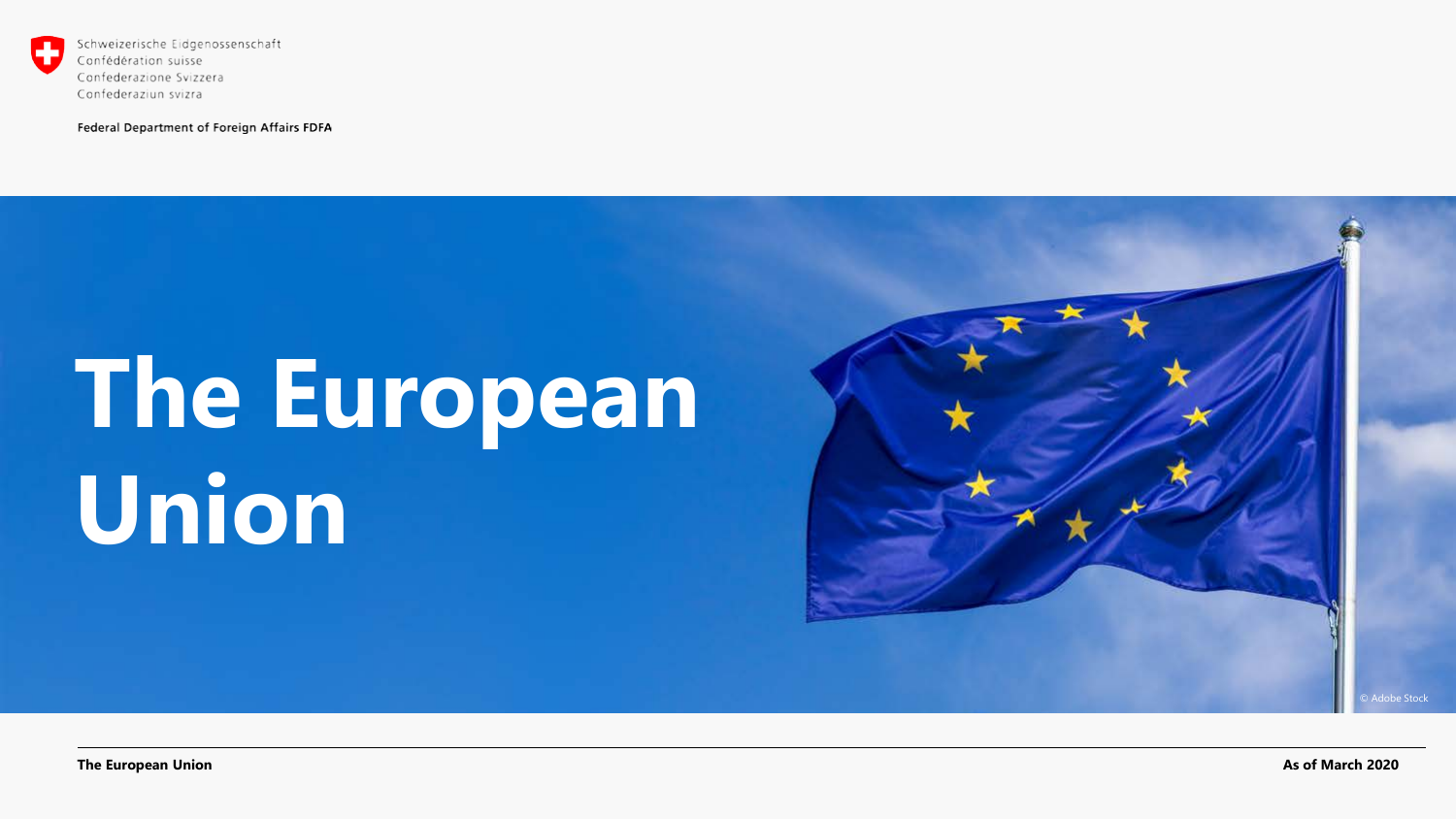

Schweizerische Eidgenossenschaft Confédération suisse Confederazione Svizzera Confederaziun svizra

Federal Department of Foreign Affairs FDFA

### **Identitätskarte / Carte d'identité Carta d'identità / Identity Card**



**Name:** European Union **Date of birth:** 9 May 1950 **Place of birth:** Paris **Place of residence:** Brussels **Marital status** Economic and political union between member states **Size:** 27 member states / >445 million people / >4 million km<sup>2</sup> **Weight:** Economy (GDP 2018): EUR 15,89 trillion Trade (2018): • Share of global imports of goods: 15.2% • Share of global exports of goods: 15.5% **Official languages:** 24 **Awards:** Nobel Peace Prize 2012 © European Union EU2145865

2018, 2020 source: Eurostat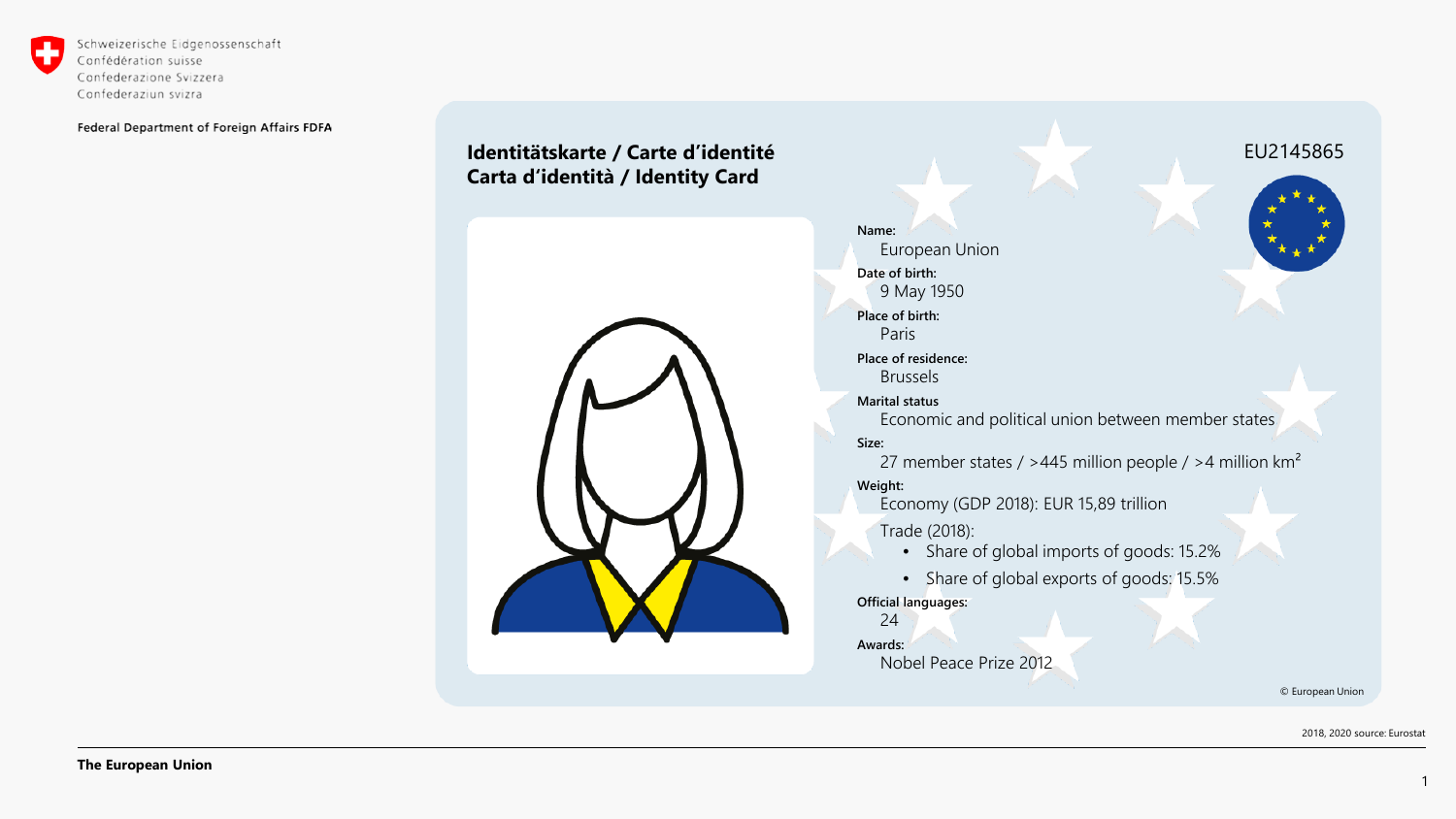

## **Europe 74 years ago**

The EU emerged after the Second World War driven by the maxim **'never again war!'**.



Image: Berlin during the Second World War © FDFA

**The European Union**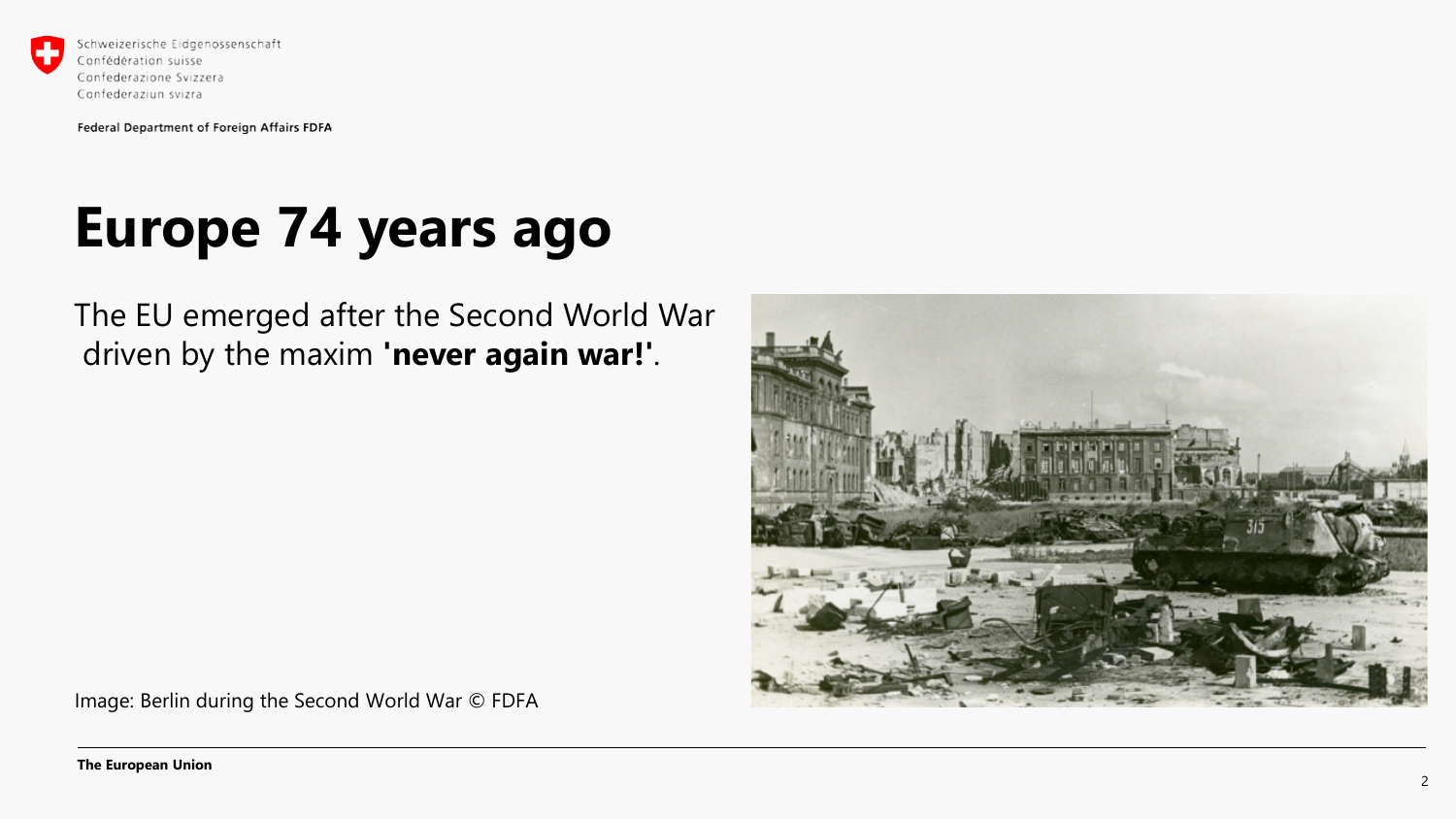

# **EU enlargement**



\* Withdrawal of the United Kingdom: 31.01.2020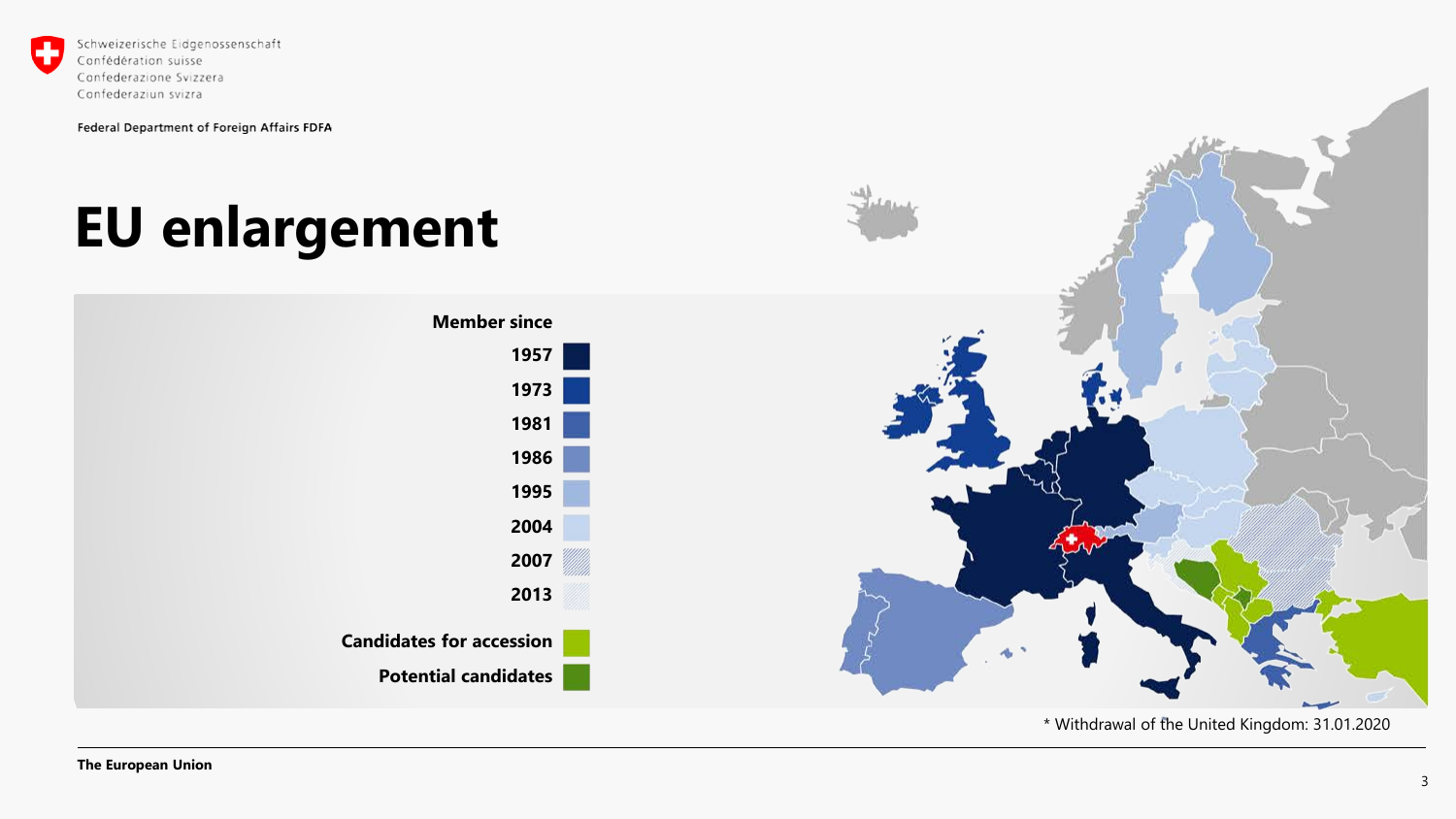

# **Responsibilities**

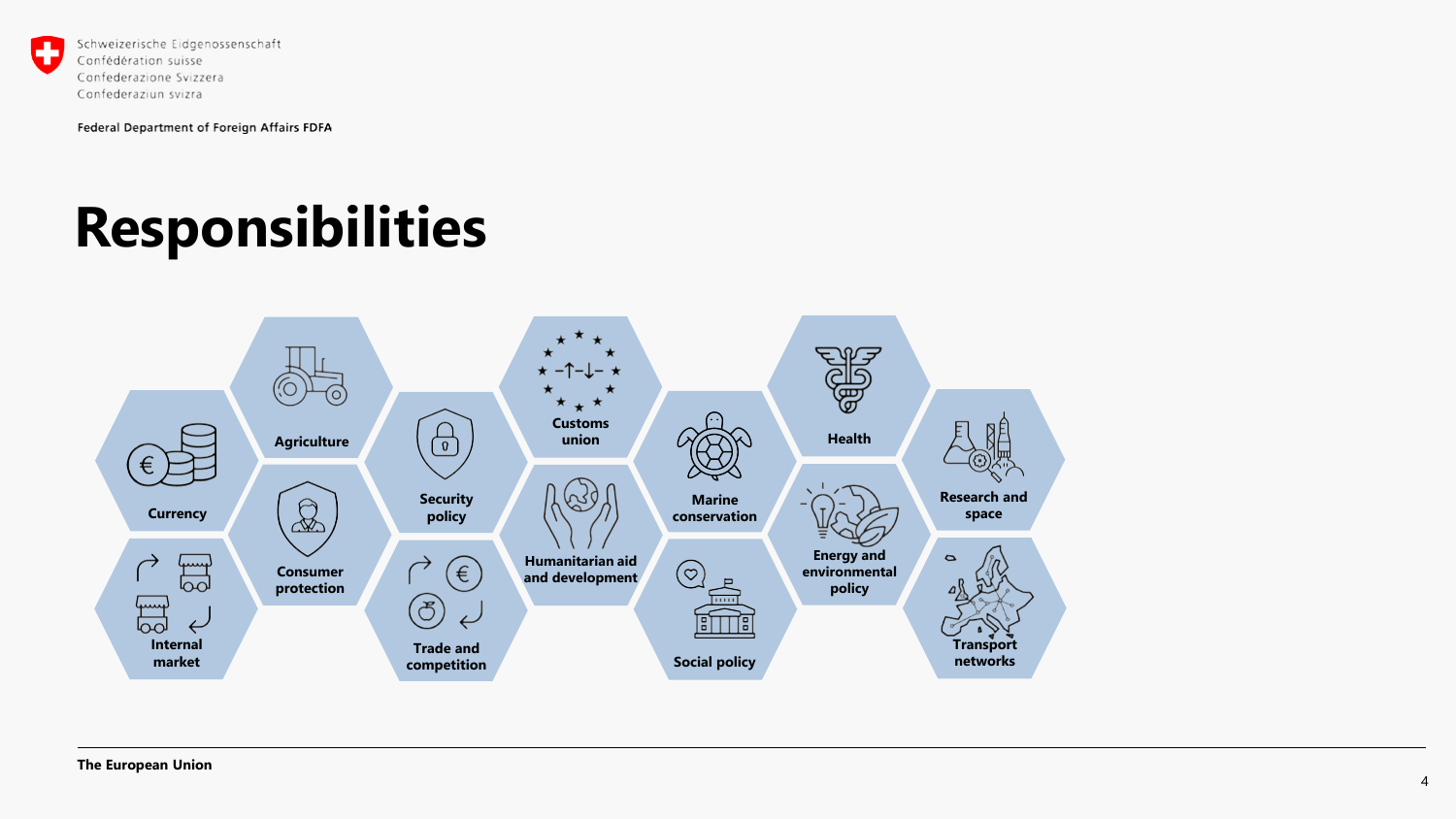

### **EU treaties**

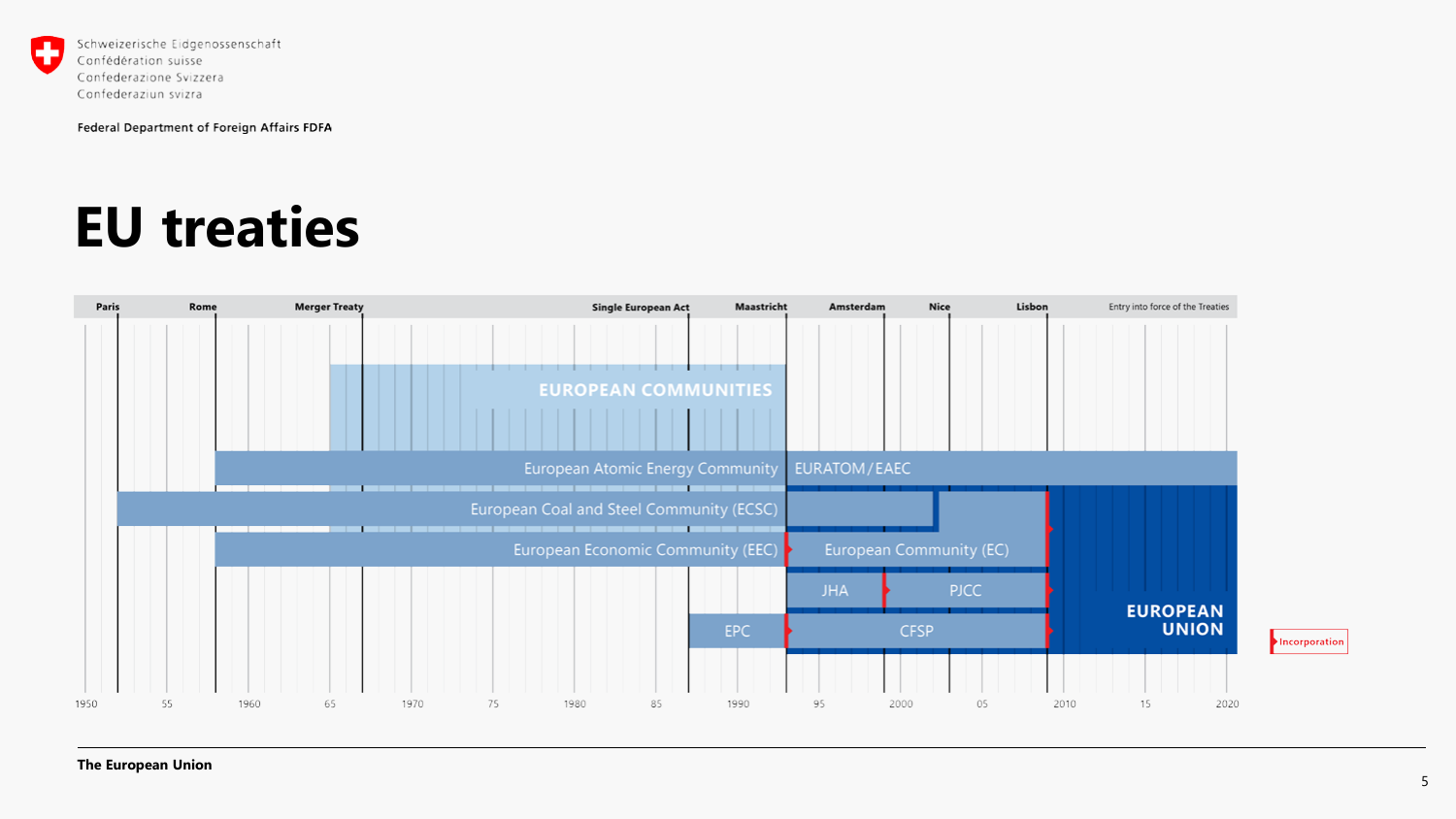

Confederaziun svizra

Federal Department of Foreign Affairs FDFA

# **Treaty of Lisbon**

### **Modern and efficient institutions**

- Majority voting widely used, Unanimity less common
- Permanent President of the European Council
- High Representative for Foreign Affairs and Security Policy
- European External Action Service

### **Simpler structure**

• 'European Communities' → 'European Union'

### **Democracy and bringing the Union closer to its citizens**

- European Parliament strengthened
- Citizens' initiative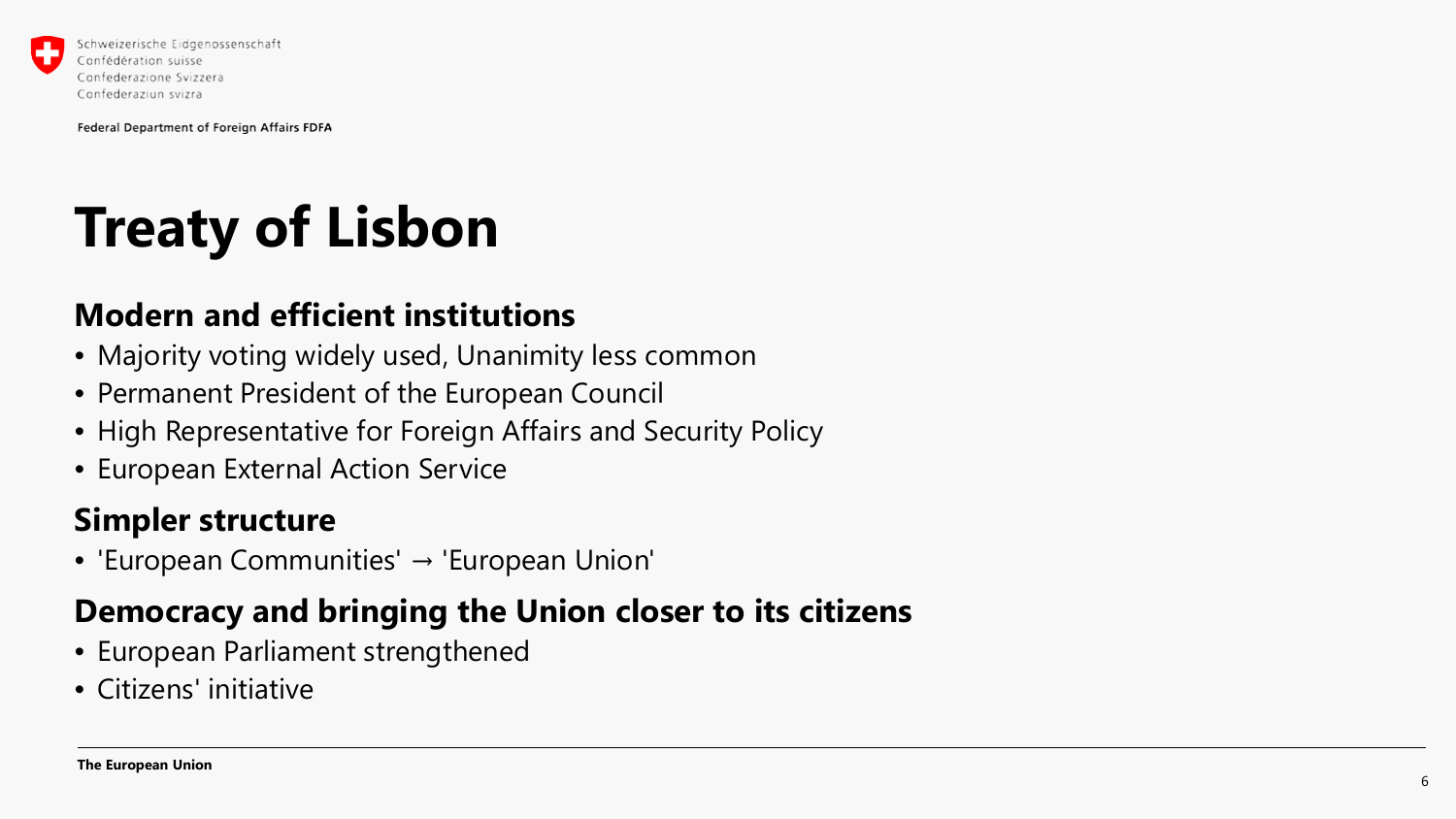

# **EU policy areas**



### **Common Foreign and Security Policy (CFSP)**

**Permanent structured cooperation (PESCO)** Intergovernmental cooperation – unanimity required

### **Union policies** (e.g. Eurozone, Schengen area, environmental policy)

**Judicial and police cooperation/enhanced cooperation** Supranational organisation requiring majority voting

**The European Union**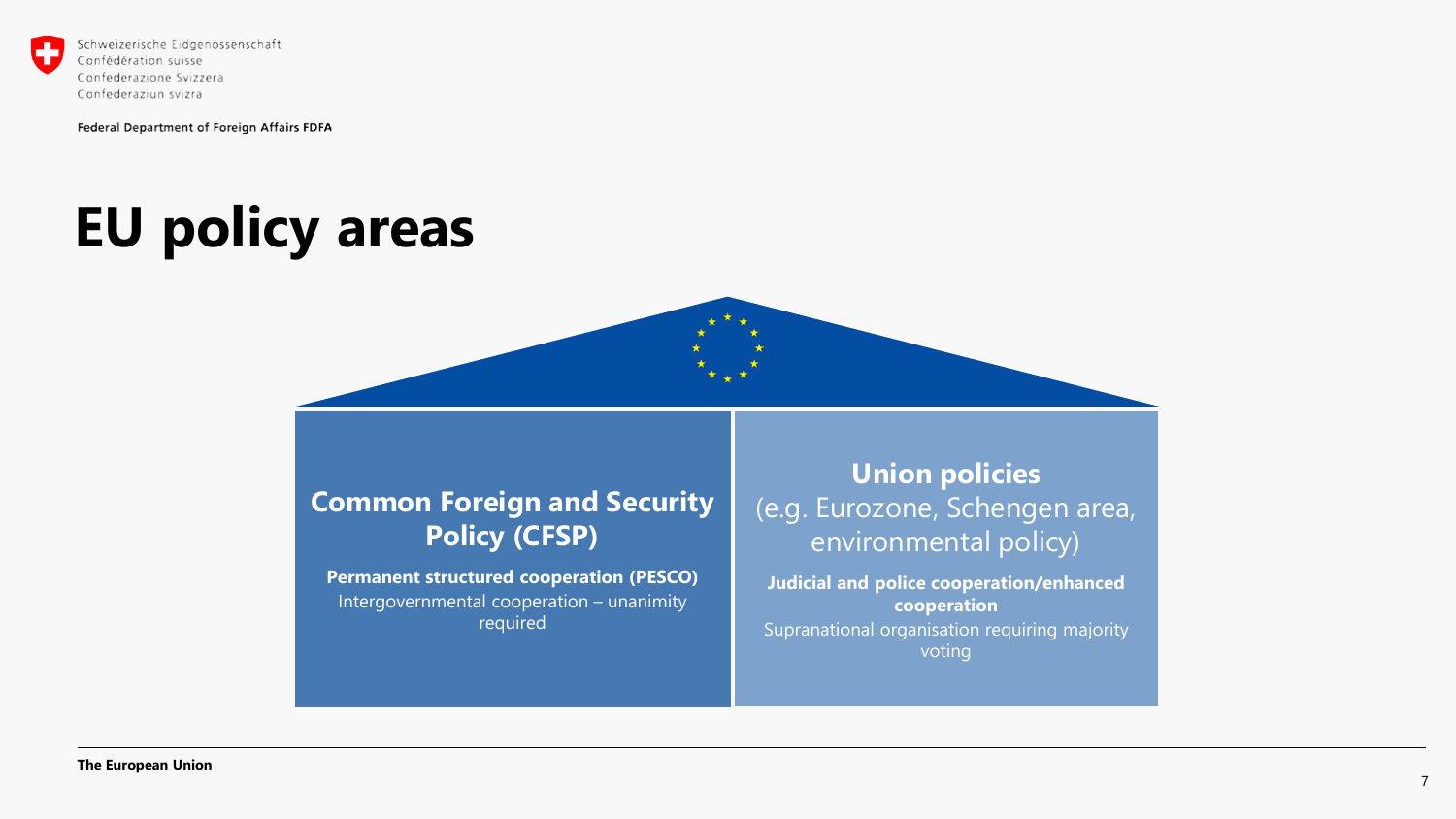

## **EU institutions and bodies**

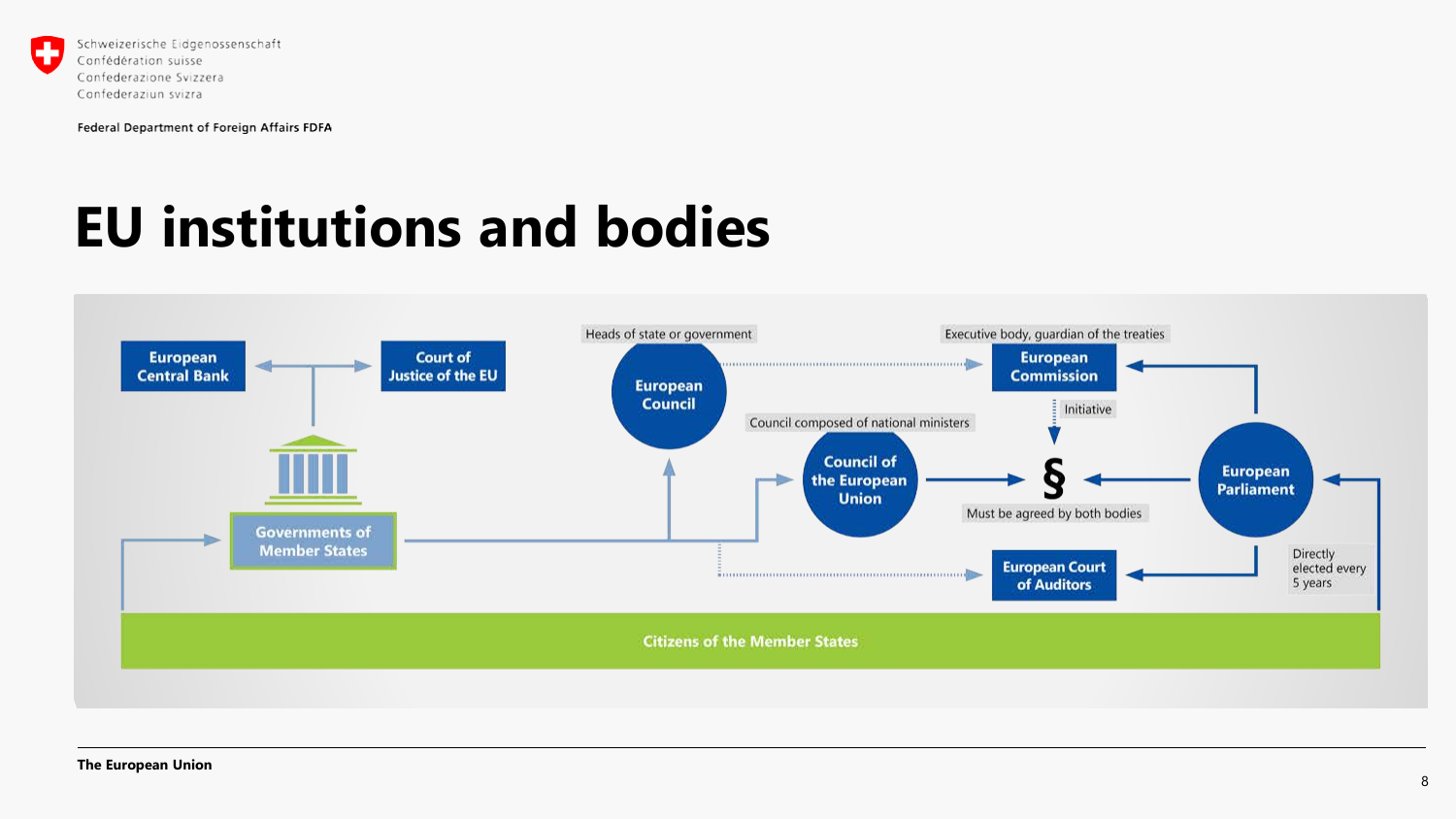

# **Other EU bodies**

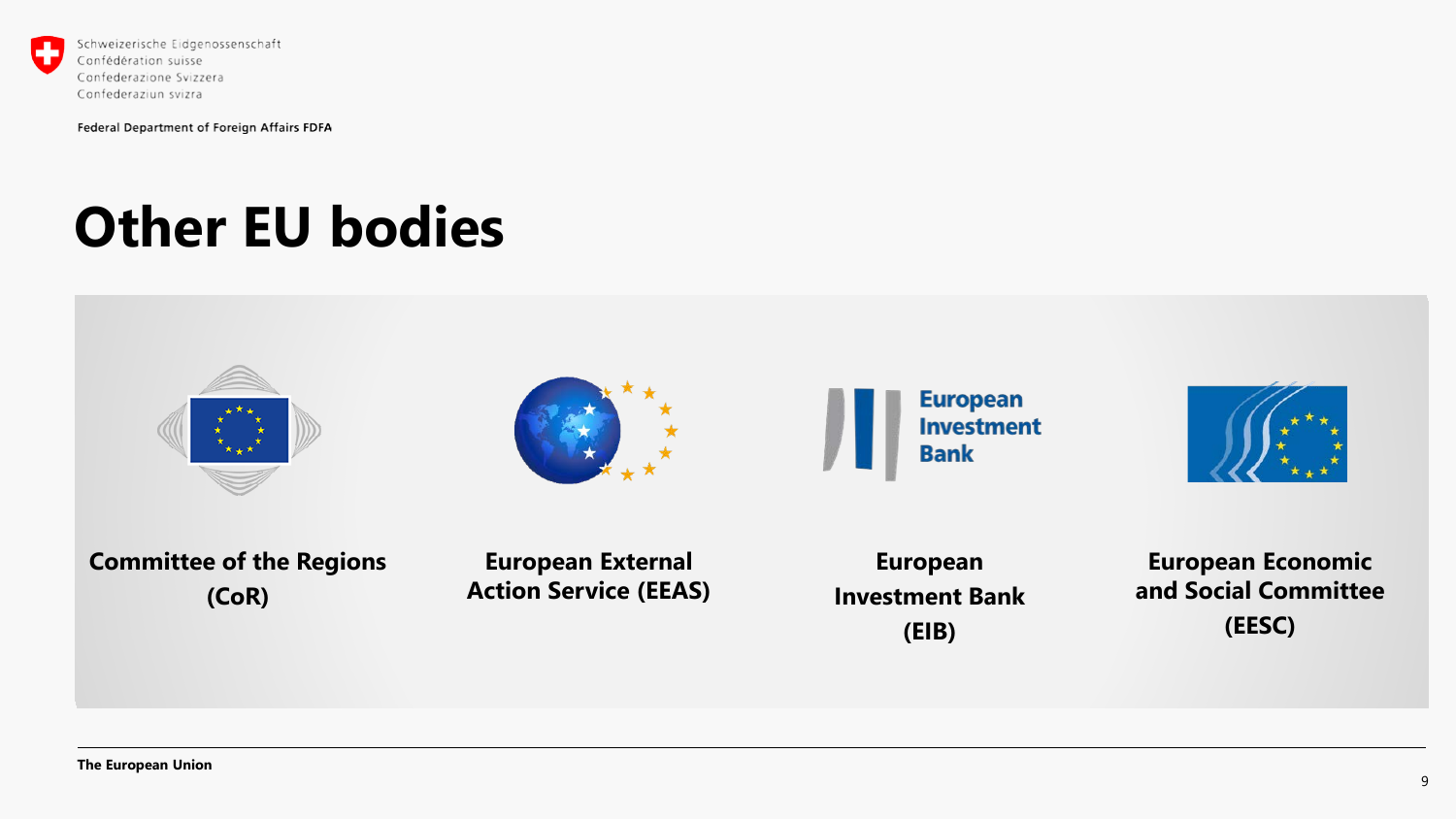

Schweizerische Eidgenossenschaft Confédération suisse Confederazione Svizzera Confederaziun svizra

Federal Department of Foreign Affairs FDFA

## **Brexit**

#### **Referendum**

Referendum on the UK's membership of the EU ('Leave' won 51.9% of the votes)

#### **Notification**

Formal notification under Article 50\* of the Treaty on European Union (TEU) triggers negotiations on the terms of the UK's withdrawal

#### **Withdrawal**

UK's withdrawal with agreement and beginning of transition period

#### **End of transition period**

Transition period until end of 2020 (can be extended once with the agreement of both parties)

**Referendum**

### **Notification** 29.03.2017

**Withdrawal** 31.01.2020

**End of transition period** 31.12.2020

#### **\*Art. 50 TEU**

- Negotiations must be completed within a period of two years from the date of notification.
- The European Council, with the agreement of the UK, may decide unanimously to extend this period.